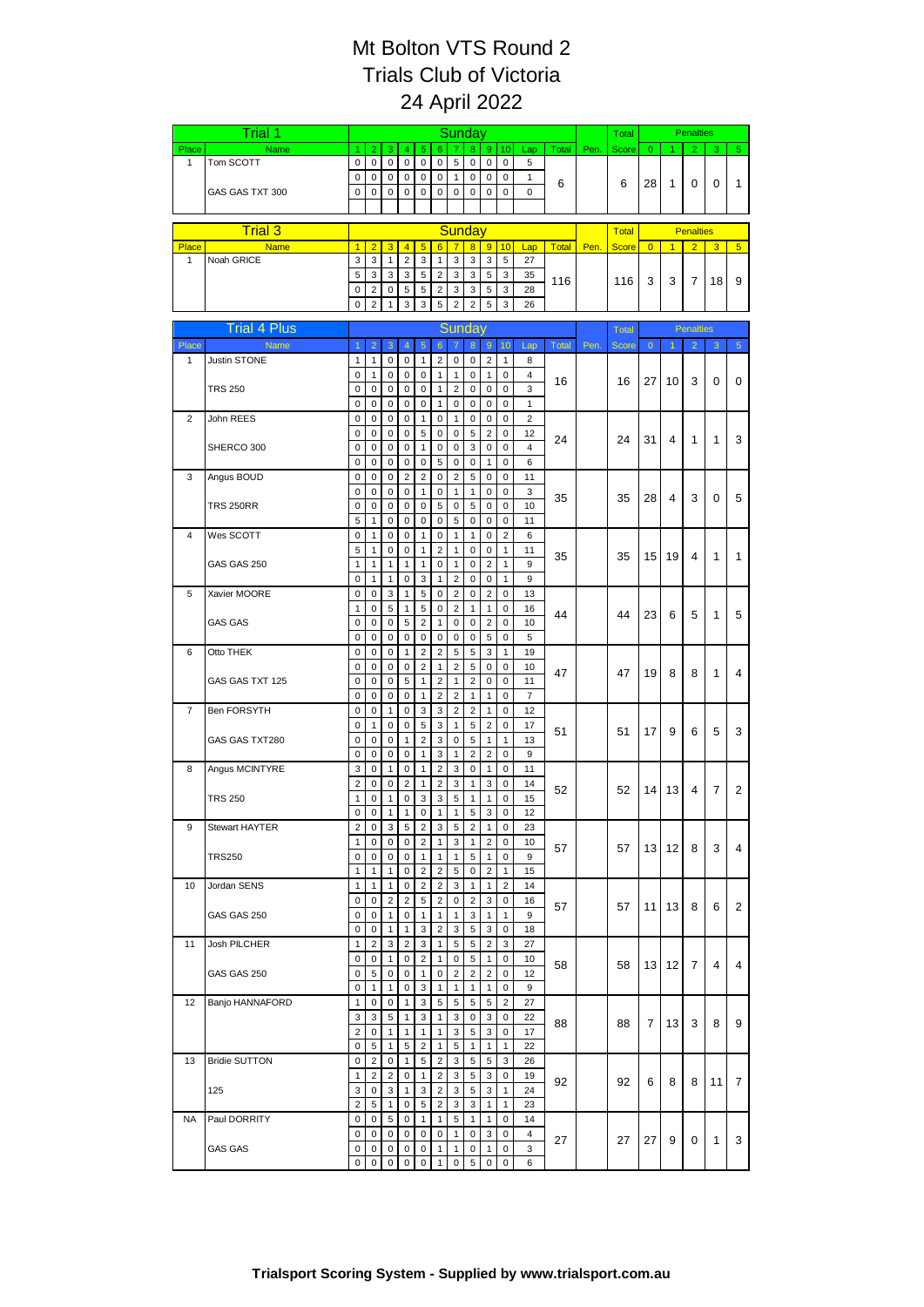|                | <b>Trial 4</b>     | Sunday         |                |                |                |                |                 |                |                |                  |                 |                         |       | Total | <b>Penalties</b> |                  |                |                |                |                |
|----------------|--------------------|----------------|----------------|----------------|----------------|----------------|-----------------|----------------|----------------|------------------|-----------------|-------------------------|-------|-------|------------------|------------------|----------------|----------------|----------------|----------------|
| Place          | <b>Name</b>        | $\overline{1}$ | $\overline{2}$ | $\overline{3}$ | $\overline{4}$ | 5              | $6^{\circ}$     | $\overline{7}$ | 8              | 9 <sup>°</sup>   | 10 <sup>1</sup> | Lap                     | Total | Pen.  | <b>Score</b>     | $\overline{0}$   |                | $\overline{2}$ | 3              | 5 <sup>5</sup> |
| $\mathbf{1}$   | Andrew PILCHER     | $\mathbf{1}$   | $\mathbf 0$    | $\mathbf{1}$   | $\overline{2}$ | $\overline{2}$ | $\mathbf{1}$    | $\mathbf{1}$   | $\mathsf 0$    | 3                | $\mathbf 0$     | 11                      |       |       |                  |                  |                |                |                |                |
|                |                    | $\mathbf 0$    | $\pmb{0}$      | $\mathbf 0$    | $\overline{c}$ | $\overline{2}$ | $\mathbf{1}$    | $\mathbf 2$    | $\mathbf{1}$   | $\overline{3}$   | $\mathbf 0$     | 11                      | 47    | 47    | 15               | 13               | 6              | 4              | $\overline{2}$ |                |
|                |                    | 5              | $\mathbf{1}$   | $\mathbf 0$    | $\mathbf{1}$   | $\mathbf{1}$   | $\mathbf 0$     | 3              | $\overline{2}$ | $\mathbf{1}$     | $\mathbf 0$     | 14                      |       |       |                  |                  |                |                |                |                |
|                |                    | $\mathbf{1}$   | $\mathbf 0$    | $\mathbf{1}$   | $\mathbf 0$    | $\overline{1}$ | $\mathbf 0$     | $\overline{5}$ | $\mathsf 0$    | $\overline{3}$   | $\mathbf 0$     | 11                      |       |       |                  |                  |                |                |                |                |
| $\overline{2}$ | Hugo FORSYTH       | 5              | $\mathbf 0$    | $\overline{2}$ | 3              | 3              | $\mathbf 0$     | $\overline{2}$ | $\mathbf 0$    | $\overline{2}$   | $\mathbf 0$     | 17                      |       |       |                  |                  |                |                |                |                |
|                |                    | 5              | $\Omega$       | 2              | $\overline{2}$ | $\overline{1}$ | $\mathbf 0$     | $\overline{2}$ | $\mathbf 0$    | $\overline{2}$   | $\Omega$        | 14                      | 51    |       | 51               | 22               | 1              | 9              | 4              | 4              |
|                | GAS GAS TXT80      | 3              | $\mathbf 0$    | 5              | 0              | $\mathbf 0$    | 0               | $\overline{2}$ | $\mathbf 0$    | $\overline{2}$   | 0               | 12                      |       |       |                  |                  |                |                |                |                |
|                |                    | 5              | $\mathbf 0$    | $\Omega$       | 0              | $\mathbf 0$    | $\mathbf 0$     | 0              | $\mathbf 0$    | 3                | $\mathbf 0$     | 8                       |       |       |                  |                  |                |                |                |                |
| NC.            | Alan PITCHER       |                |                |                |                |                |                 |                |                |                  |                 |                         |       |       |                  |                  |                |                |                |                |
|                |                    |                |                |                |                |                |                 |                |                |                  |                 |                         |       |       |                  | 10               | 5              | $\mathbf{1}$   | $\overline{4}$ | $\mathbf 0$    |
|                | <b>SHERCO</b>      |                |                |                |                |                |                 |                |                |                  |                 |                         |       |       |                  |                  |                |                |                |                |
|                |                    |                |                |                |                |                |                 |                |                |                  |                 |                         |       |       |                  |                  |                |                |                |                |
|                | Trial 5            |                |                |                |                |                |                 | Sunday         |                |                  |                 |                         |       |       | Total            |                  |                | Penalties      |                |                |
| Place          | Name               | $\mathbf{1}$   | $\overline{2}$ | 3              | $\overline{4}$ | $\sqrt{5}$     | 6               | $\overline{7}$ | 8              | $\boldsymbol{9}$ | 10              | Lap                     | Total | Pen.  | Score            | $\mathsf 0$      | $\mathbf{1}$   | $\overline{2}$ | 3              | 5              |
| $\mathbf{1}$   | Michael MASTERS    | $\overline{2}$ | $\mathbf{1}$   | $\overline{2}$ | $\mathbf{1}$   | 3              | $\mathbf 0$     | $\mathsf 0$    | $\sqrt{2}$     | 1                | 3               | 15                      |       |       |                  |                  |                |                |                |                |
|                |                    | 3              | $\mathbf 0$    | 2              | $\mathbf{1}$   | $\mathbf{1}$   | $\mathbf{1}$    | $\overline{2}$ | $\mathbf{1}$   | $\pmb{0}$        | $\mathbf 0$     | 11                      |       |       |                  |                  |                |                |                |                |
|                | GAS GAS 250        | 3              | $\mathbf{1}$   | $\overline{2}$ | $\mathbf{1}$   | 3              | $\mathsf 0$     | $\mathbf{1}$   | 3              | $\mathbf 0$      | 3               | 17                      | 53    |       | 53               | 12 <sup>2</sup>  | 12             | $\overline{7}$ | 9              | $\Omega$       |
|                |                    | 3              | $\Omega$       | $\mathbf{1}$   | 0              | 3              | $\mathbf 0$     | 1              | $\overline{2}$ | $\mathbf 0$      | $\Omega$        | 10                      |       |       |                  |                  |                |                |                |                |
| <b>NC</b>      | Tony SAWRY         |                |                |                |                |                |                 |                |                |                  |                 |                         |       |       |                  |                  |                |                |                |                |
|                |                    |                |                |                |                |                |                 |                |                |                  |                 |                         |       |       |                  | 31               | 8              | $\mathbf 1$    | $\Omega$       | 0              |
|                |                    |                |                |                |                |                |                 |                |                |                  |                 |                         |       |       |                  |                  |                |                |                |                |
|                |                    |                |                |                |                |                |                 |                |                |                  |                 |                         |       |       |                  |                  |                |                |                |                |
| <b>NC</b>      | Ron OWEN           |                |                |                |                |                |                 |                |                |                  |                 |                         |       |       |                  |                  |                |                |                |                |
|                |                    |                |                |                |                |                |                 |                |                |                  |                 |                         |       |       |                  | 30               | 5              | $\overline{2}$ | $\overline{2}$ | $\mathbf{1}$   |
|                | GAS GAS TXT300     |                |                |                |                |                |                 |                |                |                  |                 |                         |       |       |                  |                  |                |                |                |                |
|                |                    |                |                |                |                |                |                 |                |                |                  |                 |                         |       |       |                  |                  |                |                |                |                |
|                | <b>Masters</b>     |                |                |                |                |                |                 | Sunday         |                |                  |                 |                         |       |       | Total            | <b>Penalties</b> |                |                |                |                |
| Place          | <b>Name</b>        | $\overline{1}$ | $\overline{2}$ | $\overline{3}$ | $\overline{4}$ | $\overline{5}$ | $6\overline{6}$ | $\overline{7}$ | 8 <sup>2</sup> | $\overline{9}$   | 10              | Lap                     | Total | Pen.  | <b>Score</b>     | $\overline{0}$   | $\overline{1}$ | $\overline{2}$ | $\overline{3}$ | 5 <sup>5</sup> |
| $\mathbf{1}$   | Aaron LONG         | $\mathbf 0$    | $\mathbf 0$    | $\mathbf 0$    | $\mathbf{1}$   | $\mathbf 0$    | $\mathbf{1}$    | $\mathsf 0$    | $\pmb{0}$      | $\pmb{0}$        | $\mathbf{1}$    | 3                       |       |       |                  |                  |                |                |                |                |
|                |                    | $\pmb{0}$      | $\pmb{0}$      | $\mathbf 0$    | $\mathbf 0$    | $\mathbf 0$    | $\mathbf{1}$    | $\mathsf 0$    | $\mathsf 0$    | $\mathbf 0$      | $\mathbf{1}$    | $\overline{\mathbf{c}}$ |       |       |                  |                  |                |                |                |                |
|                | <b>GAS GAS 300</b> | $\mathbf{1}$   | $\mathbf 0$    | $\mathbf 0$    | $\mathbf 0$    | $\mathbf 0$    | $\mathbf 0$     | $\mathbf 0$    | $\mathsf 0$    | $\mathbf 0$      | $\mathbf 0$     | $\mathbf{1}$            | 7     |       | $\overline{7}$   | 33               | $\overline{7}$ | $\Omega$       | $\Omega$       | 0              |
|                |                    | $\mathbf 0$    | $\mathbf 0$    | $\mathbf 0$    | $\mathbf 0$    | $\overline{1}$ | $\mathbf 0$     | $\mathbf 0$    | $\mathbf 0$    | $\mathbf 0$      | $\mathbf 0$     | $\mathbf{1}$            |       |       |                  |                  |                |                |                |                |
| $\overline{2}$ | Brendan JOHNSON    | $\pmb{0}$      | $\mathbf 0$    | $\mathbf 0$    | $\mathbf 0$    | $\mathbf 0$    | $\mathbf 0$     | $\mathbf{1}$   | $\mathsf 0$    | $\mathbf 0$      | $\mathbf 0$     | $\mathbf{1}$            |       |       |                  |                  |                |                |                |                |
|                |                    | $\mathbf 0$    | $\mathbf 0$    | $\mathbf 0$    | $\mathbf 0$    | $\overline{2}$ | $\mathbf 0$     | $\mathbf 0$    | $\mathbf{1}$   | $\mathbf 0$      | $\mathbf 0$     | 3                       |       |       |                  |                  |                |                |                |                |
|                | <b>TRS250</b>      | $\pmb{0}$      | $\pmb{0}$      | $\mathbf 0$    | $\mathbf 0$    | $\overline{1}$ | $\overline{2}$  | $\mathbf 2$    | $\pmb{0}$      | $\mathbf 0$      | $\mathbf 0$     | 5                       | 11    |       | 11               | 32               | 5              | 3              | $\Omega$       | $\Omega$       |
|                |                    | $\pmb{0}$      | $\mathbf 0$    | 0              | $\mathbf{1}$   | $\mathbf 0$    | $\mathbf{1}$    | 0              | 0              | $\mathbf 0$      | $\mathbf 0$     | $\overline{2}$          |       |       |                  |                  |                |                |                |                |
| 3              | Mathew HANNAFORD   | $\mathbf{1}$   | $\overline{2}$ | $\mathbf{1}$   | 3              | 3              | $\overline{2}$  | 3              | 3              | $\mathbf 0$      | $\overline{2}$  | 20                      |       |       |                  |                  |                |                |                |                |
|                |                    | $\mathbf{1}$   | $\mathbf{1}$   | $\mathbf{1}$   | $\mathbf{1}$   | $\overline{1}$ | $\overline{2}$  | 3              | $\pmb{0}$      | $\mathbf 0$      | $\overline{2}$  | 12                      | 62    |       | 62               | 9                | 12             | 9              | 9              | $\mathbf{1}$   |
|                |                    | $\mathbf 0$    | $\overline{2}$ | $\mathbf{1}$   | 3              | 3              | $\overline{2}$  | 1              | $\mathbf 0$    | $\overline{2}$   | $\mathbf{1}$    | 15                      |       |       |                  |                  |                |                |                |                |
|                |                    | $\mathbf{1}$   | 3              | $\mathbf 0$    | 1              | $\overline{2}$ | $\Omega$        | 3              | 5              | $\mathbf 0$      | $\mathbf 0$     | 15                      |       |       |                  |                  |                |                |                |                |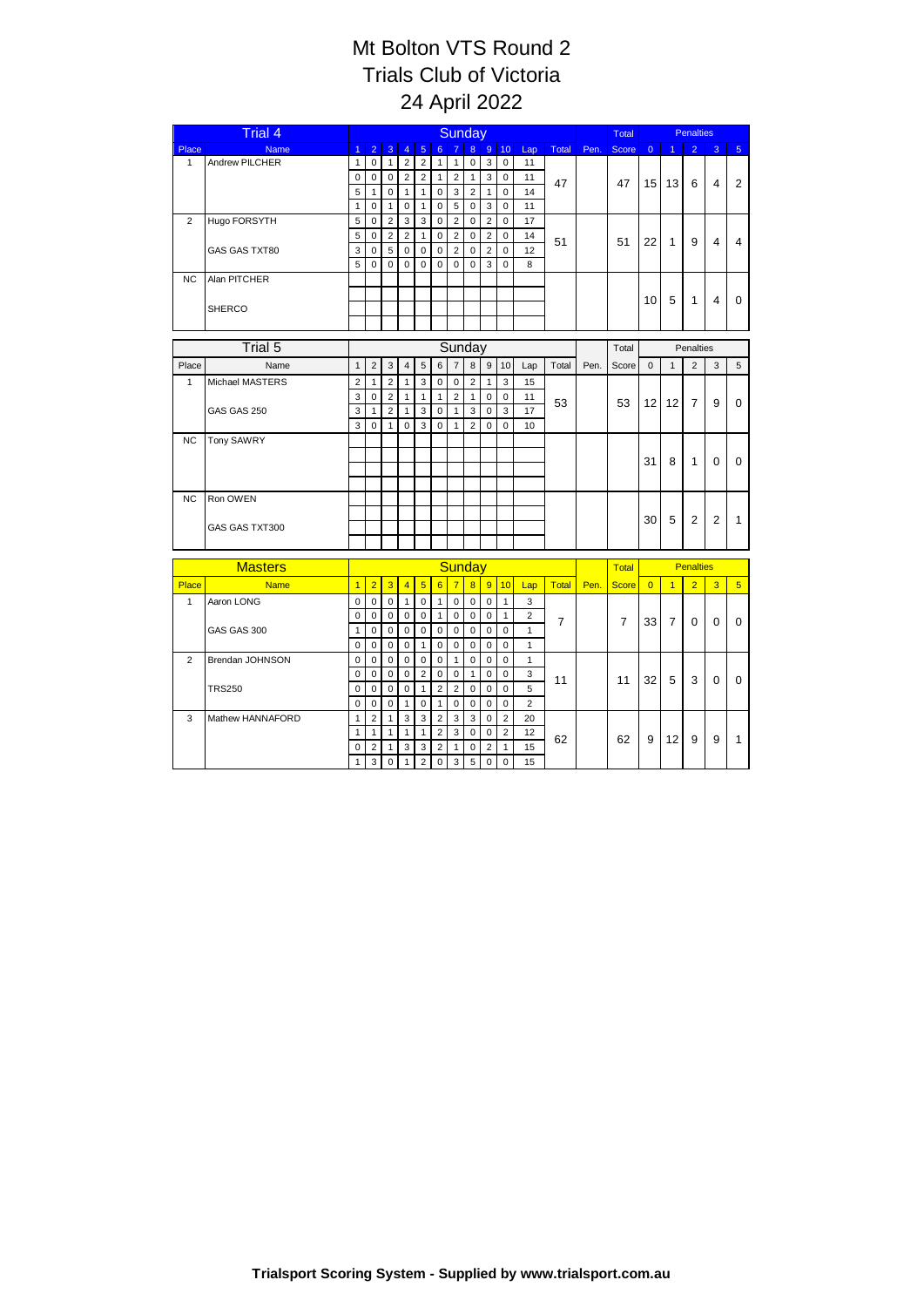|                          | Veterans               | Sunday                     |                          |                     |                            |                               |                              |                     |                            |                                |                          |                         |       |      | Total          |              |                | <b>Penalties</b> |                |                |
|--------------------------|------------------------|----------------------------|--------------------------|---------------------|----------------------------|-------------------------------|------------------------------|---------------------|----------------------------|--------------------------------|--------------------------|-------------------------|-------|------|----------------|--------------|----------------|------------------|----------------|----------------|
| Place                    | Name                   | $\overline{1}$             | $\overline{2}$           | 3                   | $\overline{4}$             | $\overline{5}$                | $6\overline{6}$              |                     | 8                          | $\boldsymbol{9}$               | 10                       | Lap                     | Total | Pen. | Score          | $\mathbf{0}$ | $\overline{1}$ | $\overline{2}$   | 3              | $\overline{5}$ |
| 1                        | Peter WINES            | $\mathsf 0$                | $\pmb{0}$                | $\mathbf{1}$        | $\pmb{0}$                  | $\mathbf 0$                   | 0                            | $\mathsf 0$         | $\mathbf 0$                | $\pmb{0}$                      | $\mathbf 0$              | $\mathbf{1}$            |       |      |                |              |                |                  |                |                |
|                          |                        | 0                          | $\pmb{0}$                | $\pmb{0}$           | 0                          | $\pmb{0}$                     | $\pmb{0}$                    | 0                   | $\mathsf 0$                | $\,$ 5 $\,$                    | $\pmb{0}$                | 5                       | 7     |      | $\overline{7}$ | 37           | $\overline{2}$ | 0                | 0              | 1              |
|                          | <b>TRS</b>             | 0                          | $\pmb{0}$                | 0                   | $\mathsf 0$                | $\pmb{0}$                     | $\mathsf 0$                  | $\mathsf{O}\xspace$ | $\mathsf 0$                | $\pmb{0}$                      | $\pmb{0}$                | 0                       |       |      |                |              |                |                  |                |                |
|                          |                        | $\pmb{0}$                  | $\pmb{0}$                | $\mathbf 0$         | $\pmb{0}$                  | $\mathbf 0$                   | $\pmb{0}$                    | $\mathbf{1}$        | $\pmb{0}$                  | $\pmb{0}$                      | $\pmb{0}$                | $\mathbf{1}$            |       |      |                |              |                |                  |                |                |
| $\overline{2}$           | lan TILLEY             | $\mathbf 0$                | $\mathbf 0$              | $\mathbf 0$         | 3                          | $\mathbf 0$                   | $\mathbf 0$                  | 0                   | 0                          | 3                              | $\mathbf 0$              | 6                       |       |      |                |              |                |                  |                |                |
|                          |                        | $\pmb{0}$<br>$\mathbf{1}$  | 0<br>$\mathbf 0$         | 0<br>$\mathbf 0$    | 0<br>$\mathbf 0$           | 0<br>$\mathbf 0$              | 0<br>$\mathbf 0$             | 0<br>0              | $\mathsf 0$<br>$\mathbf 0$ | 1<br>$\pmb{0}$                 | 0<br>$\mathbf 0$         | 1<br>$\mathbf{1}$       | 8     |      | 8              | 36           | $\overline{2}$ | 0                | $\overline{2}$ | 0              |
|                          | <b>GAS GAS</b>         | $\mathbf 0$                | $\mathbf 0$              | $\pmb{0}$           | $\pmb{0}$                  | $\pmb{0}$                     | $\pmb{0}$                    | 0                   | $\pmb{0}$                  | $\pmb{0}$                      | $\pmb{0}$                | $\mathbf 0$             |       |      |                |              |                |                  |                |                |
| 3                        | Ken COOK               | $\pmb{0}$                  | $\mathbf{1}$             | $\pmb{0}$           | $\mathsf 0$                | $\mathbf{1}$                  | 0                            | 1                   | 1                          | 0                              | 0                        | 4                       |       |      |                |              |                |                  |                |                |
|                          |                        | 0                          | $\pmb{0}$                | $\pmb{0}$           | $\pmb{0}$                  | $\mathbf{1}$                  | $\pmb{0}$                    | 0                   | $\pmb{0}$                  | $\mathbf{1}$                   | 0                        | $\overline{\mathbf{c}}$ |       |      |                |              |                |                  |                |                |
|                          |                        | $\mathbf 0$                | $\mathbf 0$              | 1                   | $\mathbf 0$                | $\pmb{0}$                     | $\mathbf{1}$                 | 0                   | $\pmb{0}$                  | $\overline{c}$                 | 0                        | $\overline{4}$          | 12    |      | 12             | 30           | 8              | 2                | 0              | 0              |
|                          |                        | $\mathbf 0$                | $\mathbf 0$              | $\mathbf 0$         | $\mathbf 0$                | $\pmb{0}$                     | $\pmb{0}$                    | $\overline{c}$      | $\mathbf 0$                | $\pmb{0}$                      | $\pmb{0}$                | $\overline{2}$          |       |      |                |              |                |                  |                |                |
| 4                        | Steve JOHNSON          | $\pmb{0}$                  | 0                        | 0                   | $\mathbf 0$                | 1                             | 0                            | 0                   | 5                          | 1                              | 0                        | $\overline{7}$          |       |      |                |              |                |                  |                |                |
|                          |                        | 1                          | $\mathbf 0$              | 0                   | $\mathsf 0$                | $\mathbf{1}$                  | $\sqrt{2}$                   | 0                   | $\mathsf 0$                | $\mathbf{1}$                   | 0                        | 5                       | 19    |      | 19             | 28           | 8              | 3                | 0              | $\mathbf{1}$   |
|                          | <b>ELECTRIC MOTION</b> | 0                          | $\mathbf 0$              | $\pmb{0}$           | $\mathbf 0$                | $\pmb{0}$                     | $\pmb{0}$                    | 0                   | $\pmb{0}$                  | $\mathbf{1}$                   | 0                        | 1                       |       |      |                |              |                |                  |                |                |
|                          |                        | 0                          | $\mathbf 0$              | $\mathbf 0$         | $\mathbf 0$                | $\overline{2}$                | $\mathbf 0$                  | $\mathbf{1}$        | $\overline{2}$             | $\mathbf{1}$                   | $\mathbf 0$              | 6                       |       |      |                |              |                |                  |                |                |
| 5                        | Philip WHITTLE         | $\pmb{0}$                  | 0                        | 5                   | 3                          | 1                             | 0                            | 1                   | $\pmb{0}$                  | $\pmb{0}$                      | 0                        | 10                      |       |      |                |              |                |                  |                |                |
|                          |                        | $\mathbf{1}$               | $\mathbf 0$              | $\mathbf 0$         | $\mathbf 0$                | $\mathbf 0$                   | $\mathbf 0$                  | 0                   | $\mathbf 0$                | $\mathbf{1}$                   | $\mathbf 0$              | $\overline{2}$          | 20    |      | 20             | 28           | 9              | 0                | 2              | $\mathbf{1}$   |
|                          | GASGAS 250             | $\mathbf 0$<br>$\mathbf 0$ | $\mathbf 0$<br>$\pmb{0}$ | 0<br>$\mathbf 0$    | $\mathbf 0$<br>$\mathbf 0$ | $\pmb{0}$<br>$\mathbf{1}$     | $\pmb{0}$<br>$\pmb{0}$       | 1<br>$\mathbf{1}$   | $\mathbf{1}$<br>$\pmb{0}$  | $\mathbf{1}$                   | $\mathbf 0$<br>$\pmb{0}$ | 3<br>5                  |       |      |                |              |                |                  |                |                |
| 6                        | Paul BETTINK           | 0                          | 0                        | 0                   | 5                          | $\pmb{0}$                     | $\mathbf{1}$                 | 5                   | 0                          | $\ensuremath{\mathsf{3}}$<br>1 | 0                        | 12                      |       |      |                |              |                |                  |                |                |
|                          |                        | $\pmb{0}$                  | $\mathbf 0$              | $\pmb{0}$           | $\mathbf{1}$               | $\pmb{0}$                     | $\pmb{0}$                    | 0                   | $\overline{2}$             | $\mathbf{1}$                   | $\pmb{0}$                | $\overline{4}$          |       |      |                |              |                |                  |                |                |
|                          | <b>TRS 250</b>         | 1                          | $\mathbf 0$              | $\pmb{0}$           | $\mathbf 0$                | $\pmb{0}$                     | $\mathbf{1}$                 | $\mathbf 0$         | 0                          | $\overline{\mathbf{c}}$        | 0                        | $\overline{4}$          | 24    |      | 24             | 27           | 8              | 3                | 0              | 2              |
|                          |                        | $\mathbf{1}$               | $\mathbf 0$              | $\mathbf 0$         | $\mathbf 0$                | $\mathbf 0$                   | $\mathbf 0$                  | $\overline{c}$      | $\mathbf 0$                | $\mathbf{1}$                   | $\mathbf 0$              | $\overline{4}$          |       |      |                |              |                |                  |                |                |
| $\overline{\mathcal{I}}$ | <b>Trent WILKIN</b>    | $\mathbf 2$                | 0                        | $\pmb{0}$           | 3                          | $\overline{2}$                | 0                            | 3                   | $\mathsf 0$                | 1                              | 0                        | 11                      |       |      |                |              |                |                  |                |                |
|                          |                        | $\overline{c}$             | $\pmb{0}$                | $\pmb{0}$           | $\pmb{0}$                  | $\overline{2}$                | $\pmb{0}$                    | 0                   | 0                          | $\pmb{0}$                      | $\pmb{0}$                | 4                       | 25    |      | 25             | 27           | 4              | 6                | 3              | 0              |
|                          | GASGAS                 | $\pmb{0}$                  | $\mathbf 0$              | $\pmb{0}$           | $\overline{2}$             | $\pmb{0}$                     | $\pmb{0}$                    | 0                   | $\pmb{0}$                  | $\pmb{0}$                      | $\pmb{0}$                | $\overline{c}$          |       |      |                |              |                |                  |                |                |
|                          |                        | $\overline{c}$             | 0                        | $\mathbf{1}$        | $\mathbf{1}$               | 3                             | $\pmb{0}$                    | $\mathbf{1}$        | 0                          | $\pmb{0}$                      | 0                        | 8                       |       |      |                |              |                |                  |                |                |
| 8                        | Larry Hahs             | 0                          | $\mathbf 0$              | 3                   | 3                          | $\mathbf{1}$                  | $\mathsf 0$                  | $\mathbf{1}$        | $\mathbf 0$                | $\mathbf{1}$                   | 0                        | 9                       |       |      |                |              |                |                  |                |                |
|                          |                        | $\overline{\mathbf{c}}$    | $\mathbf 0$              | $\overline{2}$      | 3                          | 3                             | $\mathbf 0$                  | 5                   | $\mathbf 0$                | $\mathbf{1}$                   | $\mathbf 0$              | 16                      | 46    |      | 46             | 18           | 8              | 6                | 7              | $\mathbf{1}$   |
|                          |                        | 3                          | $\pmb{0}$                | $\pmb{0}$           | $\sqrt{2}$                 | 3                             | $\pmb{0}$                    | $\overline{c}$      | $\mathbf{1}$               | $\mathbf{1}$                   | $\pmb{0}$                | 12                      |       |      |                |              |                |                  |                |                |
| 9                        | Neil JACKSON           | 3<br>$\mathbf{1}$          | $\mathbf 0$<br>$\pmb{0}$ | 0<br>$\pmb{0}$      | $\overline{2}$<br>5        | $\overline{2}$<br>$\mathbf 0$ | $\mathbf{1}$<br>$\pmb{0}$    | 0<br>$\mathbf{1}$   | 0<br>$\pmb{0}$             | $\mathbf{1}$<br>$\mathbf{1}$   | $\pmb{0}$<br>$\pmb{0}$   | 9<br>8                  |       |      |                |              |                |                  |                |                |
|                          |                        | $\mathbf{1}$               | $\mathbf 0$              | $\overline{c}$      | $\mathbf 0$                | $\overline{2}$                | $\mathbf 0$                  | $\mathbf{1}$        | 1                          | 5                              | $\pmb{0}$                | 12                      |       |      |                |              |                |                  |                |                |
|                          | GASGAS TXT250 RACING   | $\mathbf 0$                | $\mathbf 0$              | $\mathbf{1}$        | $\mathbf 0$                | $\mathbf 0$                   | 5                            | $\overline{c}$      | $\mathbf{1}$               | 5                              | 0                        | 14                      | 49    |      | 49             | 20           | 10             | 3                | 1              | 6              |
|                          |                        | $\mathbf{1}$               | $\pmb{0}$                | 3                   | $\pmb{0}$                  | $\pmb{0}$                     | 0                            | 5                   | $\mathbf{1}$               | $\sqrt{5}$                     | 0                        | 15                      |       |      |                |              |                |                  |                |                |
| 10                       | Tony WILD              | $\mathbf{1}$               | $\pmb{0}$                | $\overline{2}$      | $\overline{2}$             | 3                             | 3                            | $\overline{2}$      | $\mathbf{1}$               | $\boldsymbol{2}$               | $\pmb{0}$                | 16                      |       |      |                |              |                |                  |                |                |
|                          |                        | 0                          | $\mathbf 0$              | 1                   | $\overline{2}$             | $\mathbf{1}$                  | $\pmb{0}$                    | 5                   | 1                          | $\mathbf{1}$                   | $\pmb{0}$                | 11                      | 52    |      | 52             | 14           | 9              | 12               | 3              | 2              |
|                          | GASGAS 250             | $\mathbf{1}$               | $\pmb{0}$                | $\overline{2}$      | $\overline{2}$             | $\overline{2}$                | 5                            | $\overline{2}$      | $\overline{2}$             | $\mathbf{1}$                   | $\pmb{0}$                | 17                      |       |      |                |              |                |                  |                |                |
|                          |                        | $\mathbf{1}$               | 0                        | 0                   | $\pmb{0}$                  | $\overline{2}$                | $\pmb{0}$                    | 3                   | 0                          | $\overline{c}$                 | 0                        | 8                       |       |      |                |              |                |                  |                |                |
| 11                       | Amber LOCK             | 1                          | $\mathbf 0$              | $\mathbf{1}$        | $\overline{2}$             | 3                             | $\mathbf{1}$                 | $\overline{c}$      | 5                          | 3                              | 0                        | 18                      |       |      |                |              |                |                  |                |                |
|                          |                        | 0                          | $\mathbf 0$              | 3                   | $\overline{2}$             | $\ensuremath{\mathsf{3}}$     | $\mathbf{1}$                 | 3                   | 1                          | $\overline{\mathbf{c}}$        | $\pmb{0}$                | 15                      | 52    |      | 52             | 13           | 11             | 9                | 6              | $\mathbf{1}$   |
|                          | <b>TRS250RR</b>        | 0                          | $\mathbf 0$              | $\pmb{0}$           | $\overline{2}$             | 3                             | $\mathbf{1}$                 | $\overline{c}$      | 0                          | $\mathbf{1}$                   | $\pmb{0}$                | 9                       |       |      |                |              |                |                  |                |                |
|                          |                        | $\mathbf{1}$               | $\mathbf 0$              | $\mathbf{1}$        | $\overline{\mathbf{c}}$    | $\boldsymbol{2}$              | $\mathbf{1}$<br>$\mathbf{1}$ | 0                   | 0<br>$\mathbf{1}$          | $\overline{c}$                 | 1                        | 10                      |       |      |                |              |                |                  |                |                |
| 12                       | Ken COTTINGHAM         | 5<br>1                     | $\mathbf{1}$<br>1        | 3<br>$\overline{2}$ | 3<br>3                     | 3<br>$\mathbf{1}$             | $\mathbf{1}$                 | 3<br>$\mathbf{1}$   | $\overline{c}$             | 3<br>$\overline{2}$            | $\pmb{0}$<br>$\pmb{0}$   | 23<br>14                |       |      |                |              |                |                  |                |                |
|                          | GAS GAS TXT 280        | 5                          | $\pmb{0}$                | 3                   | $\sqrt{2}$                 | $\mathbf{1}$                  | $\pmb{0}$                    | 3                   | $\mathbf{1}$               | 3                              | 0                        | 18                      | 78    |      | 78             | 7            | 11             | 5                | 14             | 3              |
|                          |                        | $\overline{3}$             | $\mathbf 0$              | $\mathbf{1}$        | 5                          | 3                             | 3                            | 3                   | $\overline{c}$             | 3                              | 0                        | 23                      |       |      |                |              |                |                  |                |                |
| <b>DNF</b>               | Dean KENNEDY           | $\overline{\mathbf{c}}$    | 0                        | $\mathbf 0$         | 3                          | 5                             | 5                            | 5                   | $\overline{c}$             | 3                              | 0                        | 25                      |       |      |                |              |                |                  |                |                |
|                          |                        | $\overline{c}$             | $\pmb{0}$                | 3                   | 3                          | 3                             | $\sqrt{2}$                   | 3                   | 1                          | $\overline{\mathbf{c}}$        | $\mathbf 0$              | 19                      |       |      |                |              |                |                  |                |                |
|                          | GAS GAS250             | 3                          | $\pmb{0}$                | $\mathbf{1}$        | 5                          | 3                             | 0                            | 3                   | 1                          | 3                              | 0                        | 19                      | 63    |      | <b>DNF</b>     | 8            | 3              | 5                | 10             | $\overline{4}$ |
|                          |                        |                            |                          |                     |                            |                               |                              |                     |                            |                                |                          |                         |       |      |                |              |                |                  |                |                |